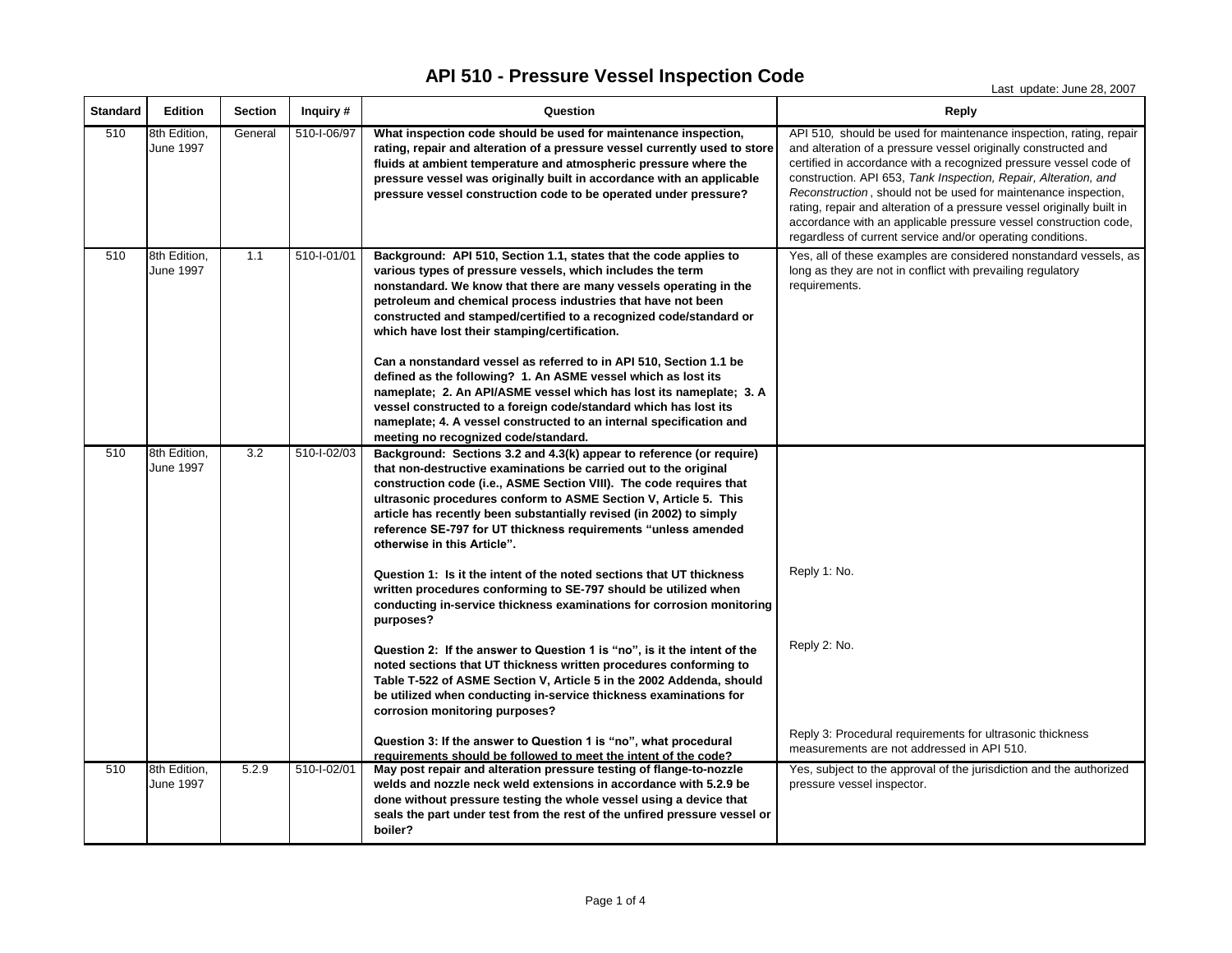Last update: June 28, 2007

| <b>Standard</b> | <b>Edition</b>            | <b>Section</b> | Inquiry #   | Question                                                                                                                                                                                                                                                                                                                                                                                                                                                                                                                                                                                                                                                                                                                          | <b>Reply</b>                                                                                                                                                                                                                                                                                                                                                                                                                                                                                                                                                                                                                                                                                                                                                         |
|-----------------|---------------------------|----------------|-------------|-----------------------------------------------------------------------------------------------------------------------------------------------------------------------------------------------------------------------------------------------------------------------------------------------------------------------------------------------------------------------------------------------------------------------------------------------------------------------------------------------------------------------------------------------------------------------------------------------------------------------------------------------------------------------------------------------------------------------------------|----------------------------------------------------------------------------------------------------------------------------------------------------------------------------------------------------------------------------------------------------------------------------------------------------------------------------------------------------------------------------------------------------------------------------------------------------------------------------------------------------------------------------------------------------------------------------------------------------------------------------------------------------------------------------------------------------------------------------------------------------------------------|
| 510             | 8th Edition,<br>June 1997 | 5.3            | 510-1-05/04 | Question 1: Is it the intent that all of Section 5, and specifically the<br>corrosion rate determinations as outline in 5.3a, b, and c, apply only to<br>new vessels, or for a vessel for which service conditions are being<br>changed as delineated in the first paragraph of 5.3?                                                                                                                                                                                                                                                                                                                                                                                                                                              | Reply 1: Yes.                                                                                                                                                                                                                                                                                                                                                                                                                                                                                                                                                                                                                                                                                                                                                        |
|                 |                           |                |             | Question 2: If the answer to Question 1 is "yes", is it the intent to<br>utilize 6.3 and 6.4 for corrosion rate determinations for all other types<br>of vessels?                                                                                                                                                                                                                                                                                                                                                                                                                                                                                                                                                                 | Reply 2: Yes.                                                                                                                                                                                                                                                                                                                                                                                                                                                                                                                                                                                                                                                                                                                                                        |
|                 |                           |                |             | Question 3: Is it the intent that all of Section 8, and specifically the<br>corrosion rate determinations as similarly outline in 5.3, apply only to<br>exploration and production pressure vessels?                                                                                                                                                                                                                                                                                                                                                                                                                                                                                                                              | Reply 3: Yes.                                                                                                                                                                                                                                                                                                                                                                                                                                                                                                                                                                                                                                                                                                                                                        |
| 510             | 8th Edition,<br>June 1997 | 5.4            | 510-I-04/04 | Background: Section 5.4 of API 510 states that the maximum allowable<br>working pressure for the continued use of a pressure vessel shall be<br>based on computations that are determined using the latest edition of<br>the ASME Code or the construction code to which the vessel was built.<br>The resulting maximum allowable working pressure from these<br>computations shall not be greater than the original maximum allowable<br>pressure unless a rerating is performed in accordance with 7.3.<br>Question: When API 510 states that a vessel maybe evaluated using<br>the latest edition of the ASME Code, does this include the use of the<br>actual allowable stress values of the materials or the original stress | Yes, provided the allowable stress values listed in the latest edition<br>of the ASME Code are not higher than the allowable stress values<br>used for the original design.                                                                                                                                                                                                                                                                                                                                                                                                                                                                                                                                                                                          |
| 510             | 8th Edition,              | 5.7            | 510-I-01/06 | values should be used?<br>What is the definition of $t_{required}$ as used in API 510, Section 5.7b, in                                                                                                                                                                                                                                                                                                                                                                                                                                                                                                                                                                                                                           | t <sub>required</sub> is the minimum thickness without corrosion allowance for                                                                                                                                                                                                                                                                                                                                                                                                                                                                                                                                                                                                                                                                                       |
|                 | June 1997                 |                |             | conjunction with the criteria for widely scattered pits?                                                                                                                                                                                                                                                                                                                                                                                                                                                                                                                                                                                                                                                                          | each element of a pressure vessel based on the appropriate design<br>code calculations and code allowable stress that consider pressure,<br>mechanical and structural loadings.                                                                                                                                                                                                                                                                                                                                                                                                                                                                                                                                                                                      |
| 510             | 8th Edition,<br>June 1997 | 6.2            | 510-I-01/99 | Referencing Section 6, if a complete Acoustic Emission Test (AET) is<br>completed on a pressure vessel, and a thorough external and on-<br>stream inspection is conducted (with ultrasonic thickness<br>measurements) and no concerns are noted, can an internal inspection<br>of the vessel be waived, if acceptable to the API 510 Inspector<br>responsible for the vessel?                                                                                                                                                                                                                                                                                                                                                     | There are no provisions in API 510 for waiving an internal<br>inspection. Sections 6.2 and 6.4 list the requirements necessary<br>where the authorized inspector can substitute the internal<br>inspection with an on-stream inspection. Section 6.4 also states<br>that "when an on-stream inspection is conducted in lieu of an<br>internal inspection, a thorough examination shall be performed<br>using ultrasonic thickness measurements, or radiography, or other<br>appropriate means of NDE to measure metal thickness and /or<br>assess the integrity of the metal and welds." The owner/user and<br>authorized pressure vessel inspector would need to assess if the<br>proposed NDE methods are satisfactory for the anticipated<br>degradation methods. |
| 510             | 8th Edition,<br>June 1997 | 6.4            | 510-I-03/98 | If an internal inspection is performed on a vessel on May 10, 1998, and<br>is put on a 10-year inspection interval, is it the intent of API 510,<br>Section 6.4 to require the next inspection to be on or before May 10,<br>2008?                                                                                                                                                                                                                                                                                                                                                                                                                                                                                                | Yes.                                                                                                                                                                                                                                                                                                                                                                                                                                                                                                                                                                                                                                                                                                                                                                 |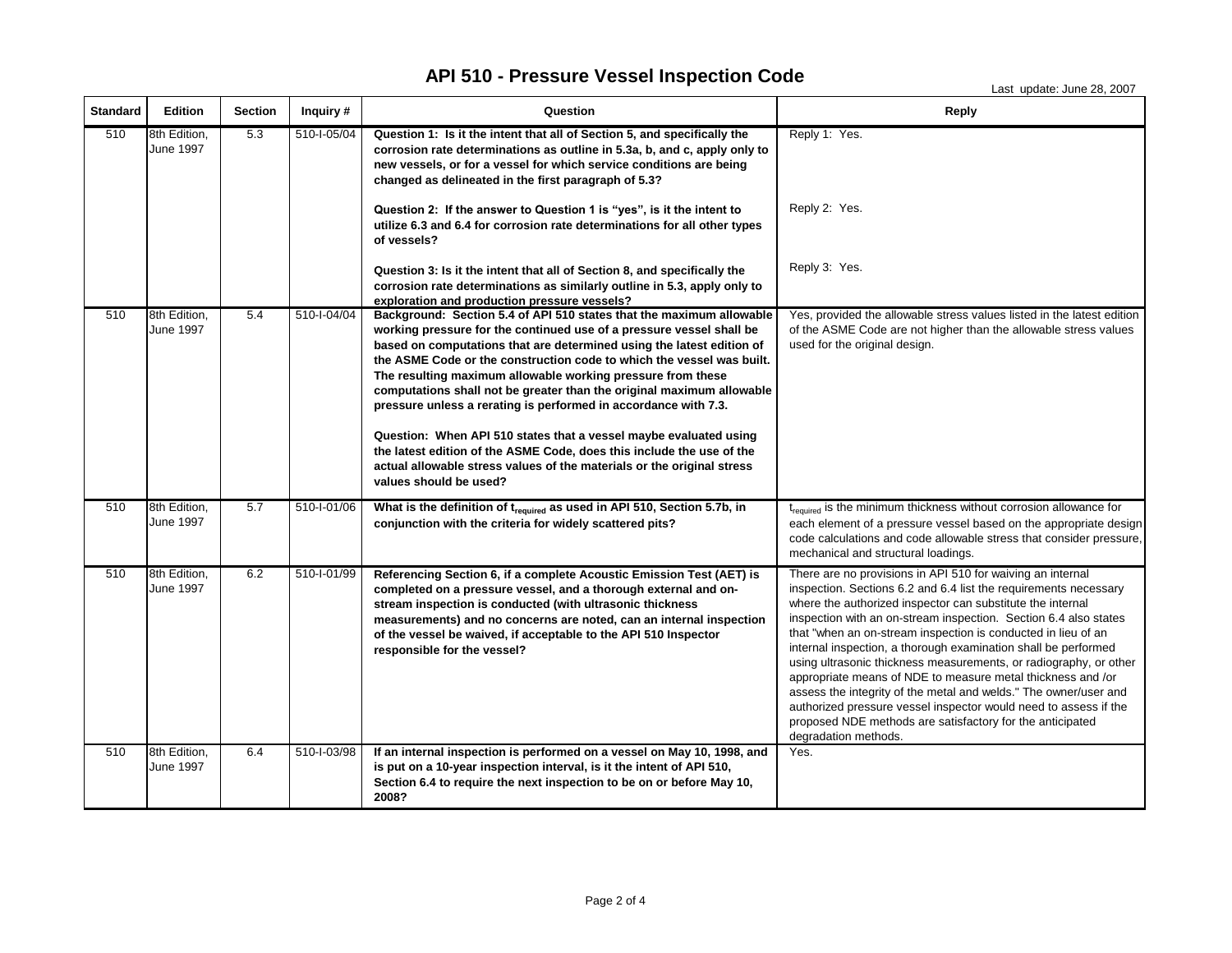Last update: June 28, 2007

| <b>Standard</b> | <b>Edition</b>                   | <b>Section</b> | Inquiry #   | Question                                                                                                                                                                                                                                                                                                                                                                                             | <b>Reply</b>                                                                                                                                                                                                                                                            |
|-----------------|----------------------------------|----------------|-------------|------------------------------------------------------------------------------------------------------------------------------------------------------------------------------------------------------------------------------------------------------------------------------------------------------------------------------------------------------------------------------------------------------|-------------------------------------------------------------------------------------------------------------------------------------------------------------------------------------------------------------------------------------------------------------------------|
| 510             | 9th Edition,<br><b>June 2006</b> | 6.5.1          | 510-1-03/06 | I have a vessel that has been in service since 1987. We haven't done<br>any type of inspections other than a yearly visual. There is access to<br>the inside of the vessel. Do I have to do an internal inspection before I<br>proceed to the on-stream inspection?                                                                                                                                  | Yes, unless an extension of the maximum 10-year interval is<br>justified by a RBI assessment as described in 6.3, or where an on-<br>stream inspection can be substituted for an internal inspection as<br>described in 6.5.2.1 and 6.5.3.                              |
| 510             | 8th Edition,<br>June 1997        | $\overline{7}$ | 510-I-02/98 | Question 1: We have an ASME code stamped vessel that is registered<br>with the National Board. If we perform repairs to this vessel according<br>to API 510, will the ASME code stamp remain valid?<br>Question 2: Will the vessel described in Question 1 retain its<br>registration with the National Board after repairs are conducted<br>according to API 510?                                   | Reply 1: Yes, unless otherwise regulated by the jurisdiction.<br>Reply 2: Yes.                                                                                                                                                                                          |
| 510             | 8th Edition,<br><b>June 1997</b> | 7.1            | 510-I-01/00 | Background: We are replacing the shell and shell cover only for a<br>TEMA type AJS shell-and-tube heat exchanger. The owner has decided<br>to change metallurgy from the existing shells to provide increased<br>corrosion resistance. The new components (shell and shell cover) will<br>be code stamped as "Parts" with U-2 forms provided. There will be no<br>welding to the existing equipment. |                                                                                                                                                                                                                                                                         |
|                 |                                  |                |             | Question 1: Is the work described above considered a repair or an<br>alteration per API 510?                                                                                                                                                                                                                                                                                                         | Reply 1: The work described above is classified as an alteration<br>because the material of construction is being changed.                                                                                                                                              |
|                 |                                  |                |             | Question 2: Should a nameplate be affixed per API 510, and what<br>should be included on the nameplate?                                                                                                                                                                                                                                                                                              | Reply 2: API 510 does not require a nameplate for repairs and<br>alterations. However, the work should be documented on a form<br>such as shown in API 510, Appendix D. The API form plus the U-2<br>data reports will constitute the documentation for the alteration. |
| 510             | 8th Edition,<br>June 1997        | 7.1            | 510-1-03/03 | Background: We are replacing in kind a flanged ellipsoidal head only<br>for an ASME code stamped heat exchanger. The replacement head will<br>be the same material and dimensions as the original.                                                                                                                                                                                                   | Reply: No, if the owner/user organization determines that stamping<br>is not applicable and it is not required by the local jurisdiction.                                                                                                                               |
|                 |                                  |                |             | Question: Is the replacement head required to be "U" stamped per the<br>ASME code to comply with API 510?                                                                                                                                                                                                                                                                                            |                                                                                                                                                                                                                                                                         |
| 510             | 8th Edition,<br><b>June 1997</b> | 7.1            | 510-I-05/05 | Background: A longitudinal crack in fillet weld made to fit an<br>appurtenance to shell was found by pressure testing during an internal<br>inspection. In order to stop it, a $\frac{1}{4}$ in. hole is drilled at the end of the<br>crack.<br>Question: Does API 510 address use of the technique of drilling a hole<br>at the end of a longitudinal crack in a weldment to arrest the crack as a  | No. To evaluate crack-like flaws, a fitness-for-service assessment<br>should be performed in accordance with API 579, Section 9.                                                                                                                                        |
|                 |                                  |                |             | temporary repair before making a weld reparation?                                                                                                                                                                                                                                                                                                                                                    |                                                                                                                                                                                                                                                                         |
| 510             | 8th Edition,<br><b>June 1997</b> | 7.1.3          | 510-I-01/05 | Referencing Section 7.1.3, corroded areas, as defined in 5.7, may be<br>restored with weld metal deposited in accordance with 7.2. Surface<br>irregularities and contamination shall be removed before welding. Does<br>this mean that weld repairs can be performed on the external surface of<br>the pressure vessel?                                                                              | Yes.                                                                                                                                                                                                                                                                    |